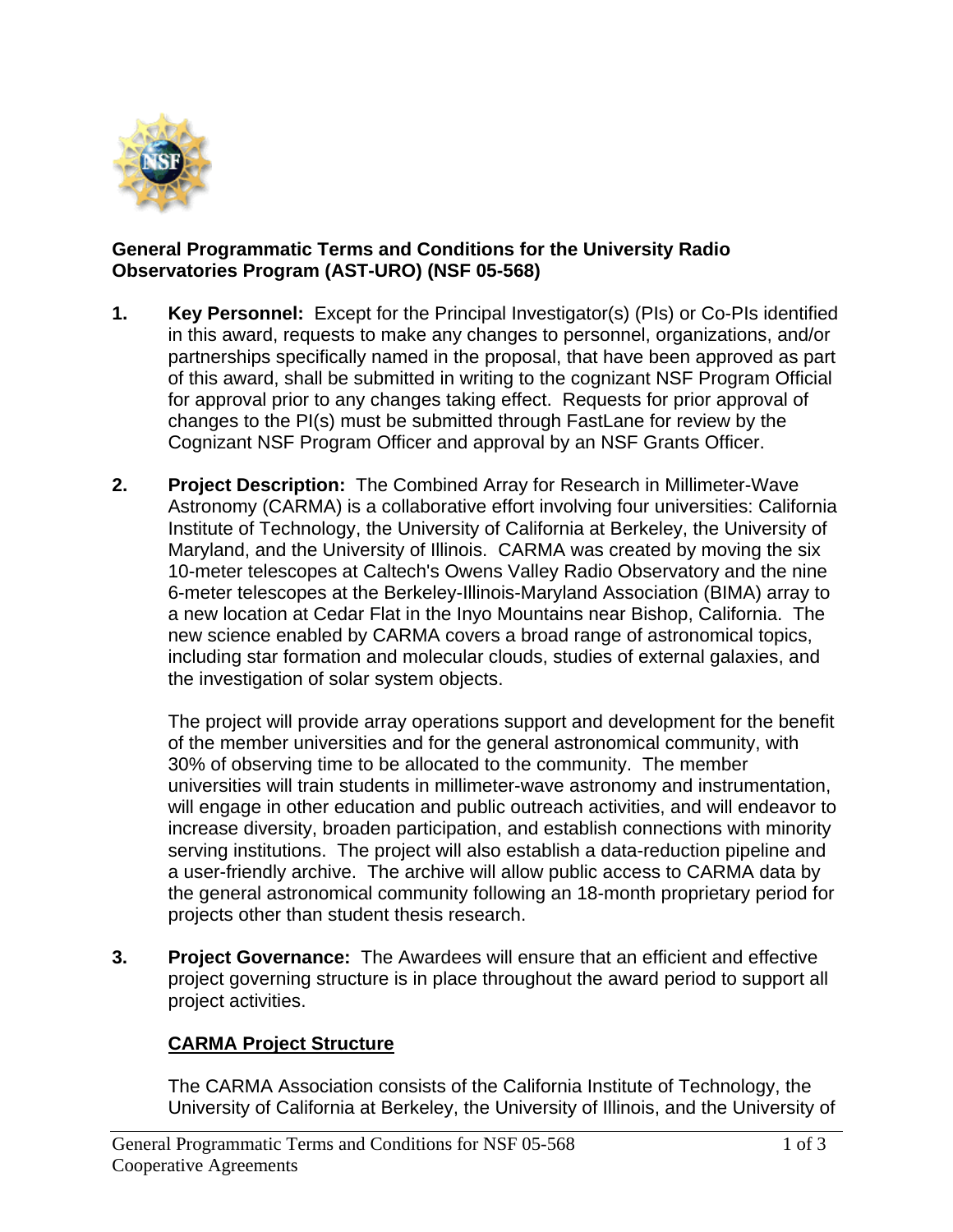Maryland**.** This Association coordinates the separate activities of its member institutions to accomplish the common objective of developing, financing, constructing, managing, and operating CARMA.

The CARMA Board of Representatives (The Board) has overall authority and responsibility for fiscal oversight, long-term policy, operation and management of CARMA. The Board has four members representing each of the original CARMA Association institutions, each with one vote, two non-voting array scientist members, representing Caltech and BIMA, and one non-voting member from the general astronomical community. The Board recommends allocation of funds received from member institutions deriving from federal grants, and state and private resources. It determines the schedule of the project and implements periodic formal reviews of progress. The Board, in consultation with the CARMA Science Steering Committee, is responsible for decisions regarding project appointments, particularly those of the CARMA Director and Assistant Director for Operations*,* and for changes in the membership of CARMA.

The Science Steering Committee (SSC) is the principal advisory body to the Board. The SSC consists of eight scientists - four from Caltech, two from Berkeley, and one each from Illinois and Maryland. SSC decisions require six of eight votes. The Board appoints the CARMA Director from one of eight members of the SSC. The Director implements the policies and decisions of the Board in consultation and coordination with the Science Steering Committee and coordinates the operation, oversight, and management of CARMA, including any facilities, equipment, projects, finances, and personnel committed by the member institutions.

The CARMA Director serves as the project's principal point-of-contact with the NSF. Under circumstances where communication is required between NSF and the CARMA Board, such as during the appointment of Key Personnel or in relation to major fiscal or policy issues, the CARMA Board Chair will serve as the point-of-contact.

The CARMA Project Manager will provide detailed oversight of array activities during completion of the commissioning phase. As commissioning transitions to full operations, the Project Manager position will be replaced by that of Assistant Director for Operations. The Assistant Director for Operations will be resident at the observatory and will have responsibility for day-to-day observatory operations.

NSF will establish an internal CARMA Oversight Group (COG). The COG will consist of the cognizant NSF Program Officer on this Cooperative Agreement, who will serve as its head, plus 2 other Program Officers from AST, and may include one member from the Division of Grants and Agreements. The COG will review all CARMA reports and will participate in any site visits. The cognizant